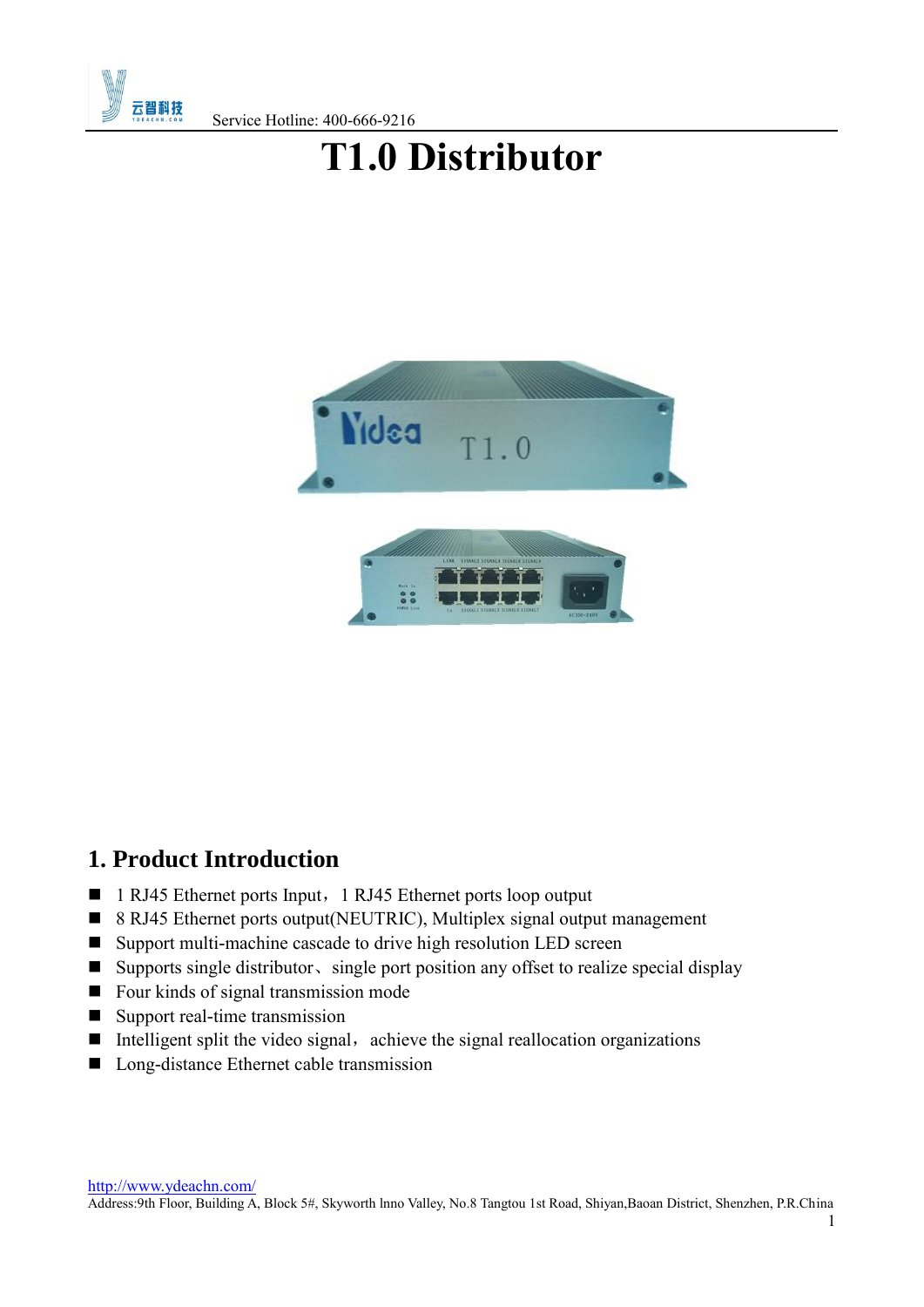

### **2. Technical Parameter**

| Input                        | 1 RJ45                                                        |
|------------------------------|---------------------------------------------------------------|
| Signal loop                  | 1 RJ45                                                        |
| Output                       | 8 RJ45                                                        |
| Multi-machine in parallel    | V                                                             |
| Two-way backup               |                                                               |
| Special display              | Single distributor, Single port position any offset           |
| Transmission mode            | Right to Left<br>Top to Bottom, Bottom to Top, Left to Right, |
| Transmission distance        | 100m                                                          |
| Compatibility                | Micro Series                                                  |
| Online upgrade               | $\sqrt{ }$                                                    |
| Temperature                  | $0^{\circ}$ C - 50 $^{\circ}$ C                               |
| Humidity                     | $5\% - 95\%$                                                  |
| Power                        | 100-240VAC 50/60HZ                                            |
| Power consumption            | 25W                                                           |
| Size $(L \times W \times H)$ | $200\times150\times44$ (mm)                                   |
| Weight                       | $\langle$ 1 $kg$                                              |

# **3. Interface Description**



Power interface ②Signal input Signal link output ④Signal output 1~8 Work indicator light ⑥Power indicator light Signal input indicator light ⑧Link indicator light

#### **[Power interface]**: DC 12V; **[Signal input]:** Through the network cable link to main controller's signal output port;

<http://www.ydeachn.com/>

Address:9th Floor, Building A, Block 5#, Skyworth lnno Valley, No.8 Tangtou 1st Road, Shiyan,Baoan District, Shenzhen, P.R.China